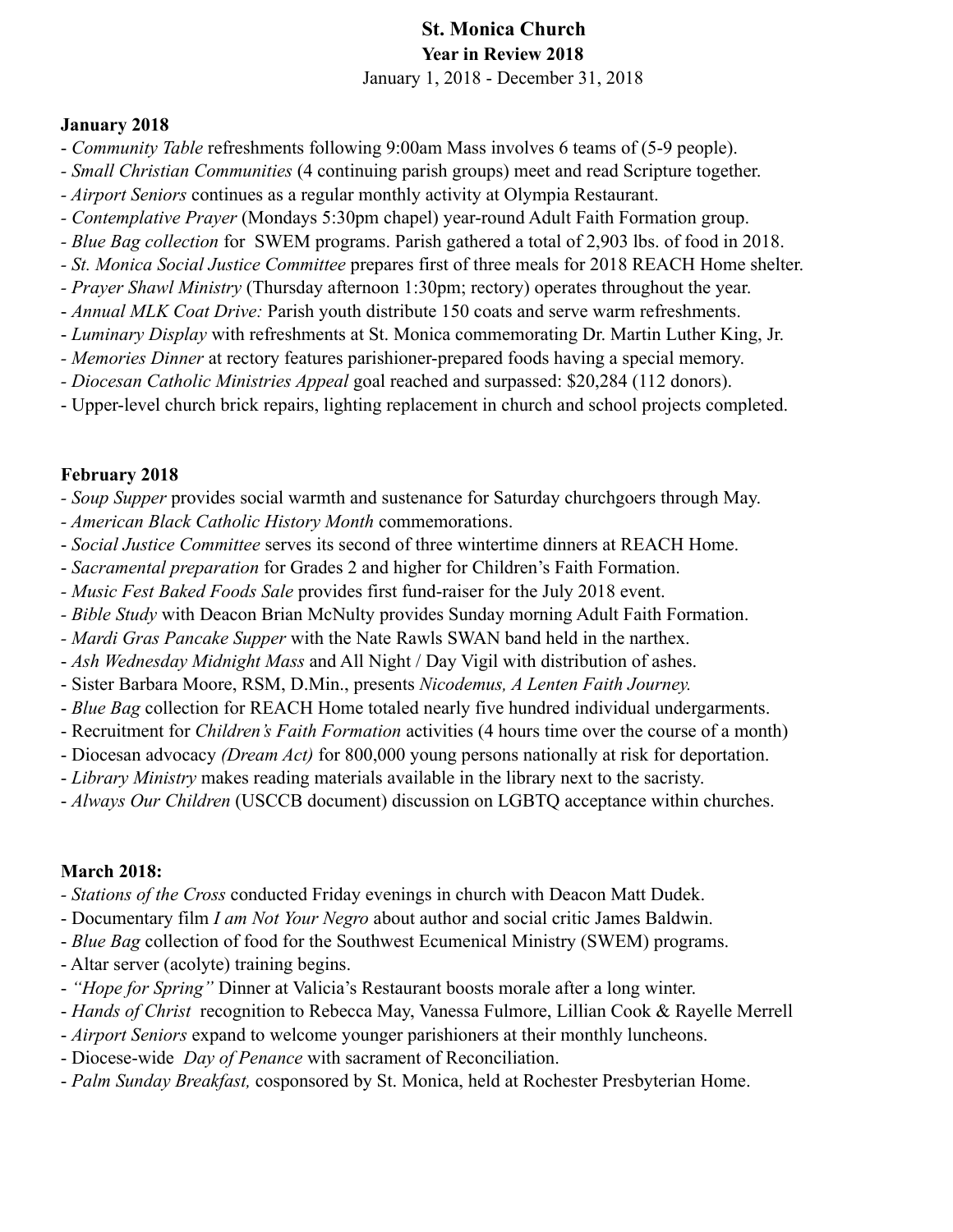- *Girl Scout Sunday* celebrates St. Monica youth (Carol Yacono Harrison, scoutleader)
- St. Monica ministries recruitment for the variety of parish opportunities.
- *Holy Week* services and youth portrayal of the Passion of Christ
- Four catechumens received into the Church at Easter Vigil.
- School building fire safety updates; windows improvements for rectory; boilers reviewed.

# April 2018

- Easter Sunday includes Easter Egg Hunt following Mass.
- Parishioners join in *Clean Sweep* neighborhood cleanup effort sponsored by the City.
- St. Monica *Creation Stewards* support the Pachamama Alliance to reverse global warming.
- *Blue Bag* collection of personal care items benefits *Mary's Place* serving newly-arrived refugees.
- *Parish Meeting* updates the actual progress of *St. Monica 2020* (Growing the Parish).
- *Welcome Ministry's* photo directory project begins with photos taken by Royal Chamberlain.
- *Bloomin' Optimists* coordinate landscape restoration series (Apr. Oct.) at Rapids Cemetery.
- Parish Archives completes research phase with University of Rochester for southwest RC parishes.

# May 2018

- Third Annual *John Jay Singers* performance at St. Monica Church followed by reception.
- Parishioner and Korean War Veteran Charlie Arnell greeted at airport following *Honor Flight*.
- St. Monica embroidered zip-up jackets and shirts available for sale.
- *Blue Bag* collection for SWEM summertime food options.
- *Our Lady of Fatima Procession* held on church grounds with social gathering afterward.
- Buses depart from St. Monica starting point for rally in Albany supporting climate concerns.
- Parishioner David Huddleston coordinates *Shred Fest* document recycling at church parking lot.
- Parishioners attend drama presentation at Aquinas Institute of *Tolton: From Slave to Priest*.
- Legion of Mary parish group promotes attendance at *Magnificat Rochester* series.
- Plant sale of spring flowers and bushes at St. Monica benefits local WSFM vendors.
- Baked Foods Sale #2 raises funds for Music Fest. Total funds raised amounted to \$1,317.65
- *SWEM Stroll* walkers assemble at St. Monica to raise funds for local food needs.
- Parish youth join others for the annual flower planting involving 70 planters along Genesee St.
- Energy-efficient new lighting for church studied; consultation about possible air conditioning.

# June 2018

- Celebration of First Holy Communion with five communicants.
- *Blue Bag*s for *Patrick Place*, a comfort care home for persons during their last stage of life.
- *Westside Farmers Market* starts its eleventh year at the St. Monica parking lot with 16 vendors.
- Parishioner Frank Staropoli develops *"A White Guy in Rochester"* blog to bridge racial issues.
- Anna and Robert McDonald celebrate their 50th Anniversary of marriage.
- College awaits successful St. Monica graduates Rebecca, Vanessa, Lillie and Rayelle.
- *20-Week Clu*b fund-raiser, coordinated by parishioner Dorothy Schwind, begins for 2018.
- *St. Monica Scholarship Fund*, guided by parishioner Barbara Higgins, enlists applicants.
- *Beep Baseball* incorporates players with visual handicaps with coaching by David Divers.
- Parishioners join *ROC the Walk* at Genesee Valley Park in support of environmental awareness.
- *Beats at Brooks* outdoor musical series held at Brooks Landing with parishioner involvement.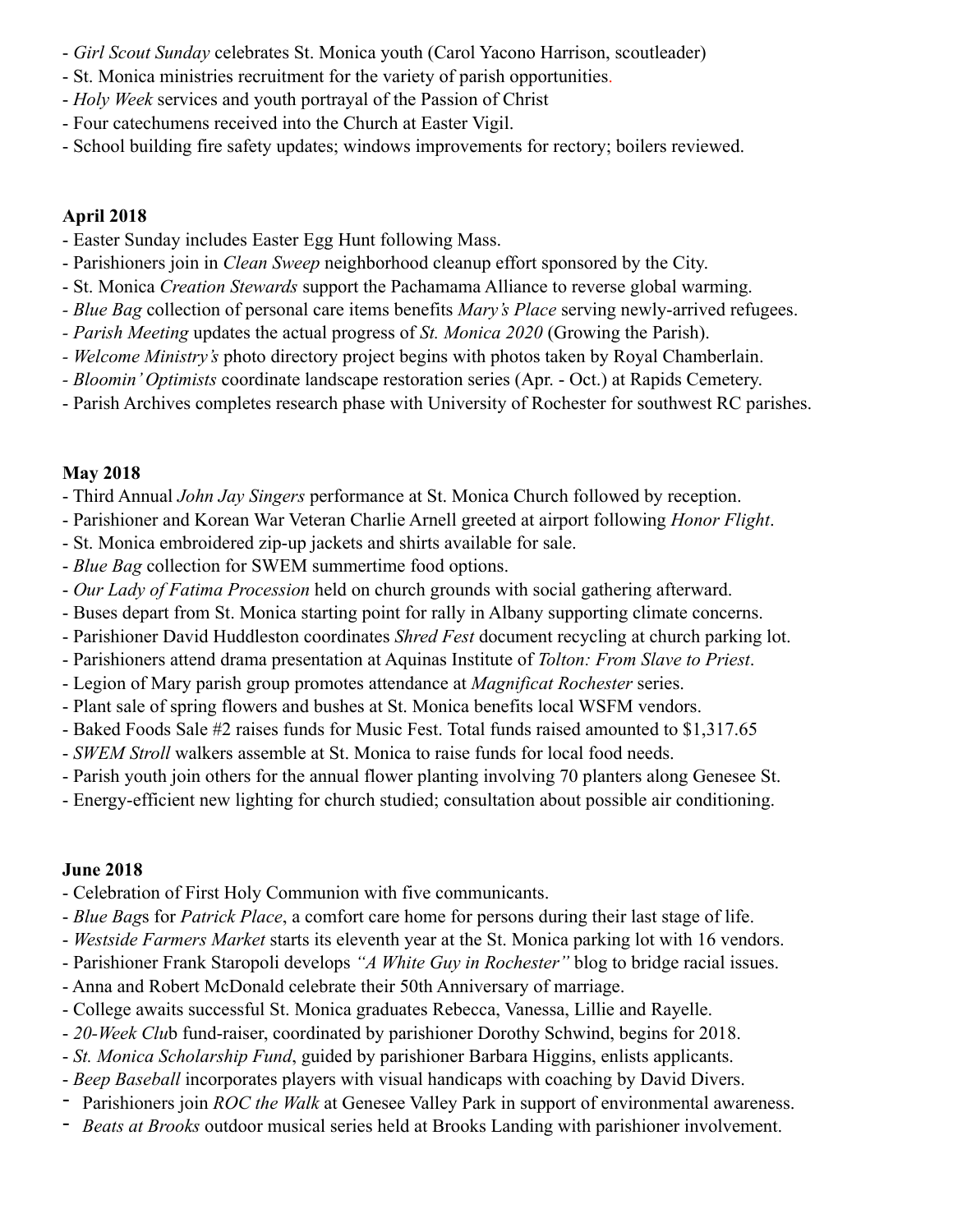| <b>Summary Financial Information</b> for the Fiscal Year Ending June 30, 2018 |               |
|-------------------------------------------------------------------------------|---------------|
| <b>Assets</b> (excluding buildings)                                           | \$926,470     |
| <b>Liabilities</b>                                                            | $(\$69,976)$  |
| <b>Net Fund Balance:</b>                                                      | \$856,494     |
| <b>Total Revenues:</b>                                                        | \$624,304     |
| <b>Operating Expenses:</b>                                                    | $(\$533,269)$ |
| <b>Capital Expenses:</b>                                                      | (\$163,725)   |
| <b>Excess Revenue over Expenses:</b>                                          | \$23,862      |

#### July 2018

- The six teams of *Community Table* volunteers take a well-deserved break for summer.
- Students from the *Rochester School for the Deaf* enhance parish gardens with a layer of mulch.
- Parishioners pass out flyers in neighborhood and prepare for the *St. Monica Music Fest.*
- *Blue Bags for SWEM's* "summer backpack" supplemental food program.
- *Blooming Optimists* coordinate an outdoor choral event held at the restored Rapids Cemetery.
- Girl Scouts from Saint Monica harvest raspberries for St. Peter's Kitchen and get TV coverage.
- Patrick Johnson of the *Fuller Center* speaks at St. Monica enlisting support for home-building.
- *St. Monica Music Fest* brings neighborhood together with music, food and fun for its tenth year.
- *West Side Farmers Market* features ASL-interpreted "Walk with a Doc" medical information.
- Broken school windows replaced; trip hazard at perimeter of driveway fixed; bushes trimmed.

## August 2018

- Sisterhood Anniversary celebrations: Joan Marshall, SSJ (60 yrs.) & Donna DelSanto, SSJ (25)
- *Youth Choir:* Madeline, Maya, Lexi, Isabella & Bella sing National Anthem at Red Wings game.
- *Blue Bag* Back-to-School supplies gathered for *St. Peter's Kitchen.*
- *Creation Stewards* semiannual brainstorming session on environmental issues held at rectory.
- Coast-to-coast home-building *Fuller Center for Housing* cyclists get housing & food at rectory.
- *R Community Bikes* assists weekly at Market and perform tune-ups for Fuller Center bikes.
- *Vacation Bible School* "Off the Map" adventure theme includes 65 campers and volunteers.
- Vanessa Fulmore earns *Danielle Downey Scholarship* for her golf skills & community service.
- *ROC n' Rally* voter registration event promoting safe communities held at church parking lot.
- Westside Farmers Market includes yoga, dining opportunities and library services.
- St. Monica School graduating Class of 1968 holds reunion and picnic.
- *Blooming Optimists* engage college freshmen for REACH urban land reclamation project.

## September 2018

- *Annual St. Monica Parish Picnic* at Genesee Valley Park combines fun, food and fellowship.
- *Blue Bag* collection for *SouthWest Ecumenical Ministries'* food distribution programs.
- *St. Peter's Kitchen 3rd Annual Charity Golf Tournament* includes St. Monica supporters.
- Parishioner Bob Passalugo develops *Suddenly Single* ministry for persons experiencing loss.
- *Welcome Ministry* completes photo sessions for the St. Monica Directory and editing begins.
- Three 4-week sessions begin for *St. Ignatius Spiritual Exercises* at Mercy Spirituality Center.
- *Creation Stewards* celebrate Pope Francis' *Season of Creation* with ecology information & tips.
- Deaf Catholic pastors from U.S. and Africa visit Rochester and celebrate Mass at St. Monica.
- *St. Monica CYO* basketball season begins at the school hall / gym.
- *Creation Stewards* host climate refugees who share their stories with videos at the rectory.
- *St. Monica Scholarships* (\$1,000 each) awarded to Aquinas' Gianna Glasgow and Micah Divers
- *Legion of Mary* resumes its Fall programming and offers visitations to the homebound.
- Safety planning now part of Buildings & Grounds group; stained glass window repair begins.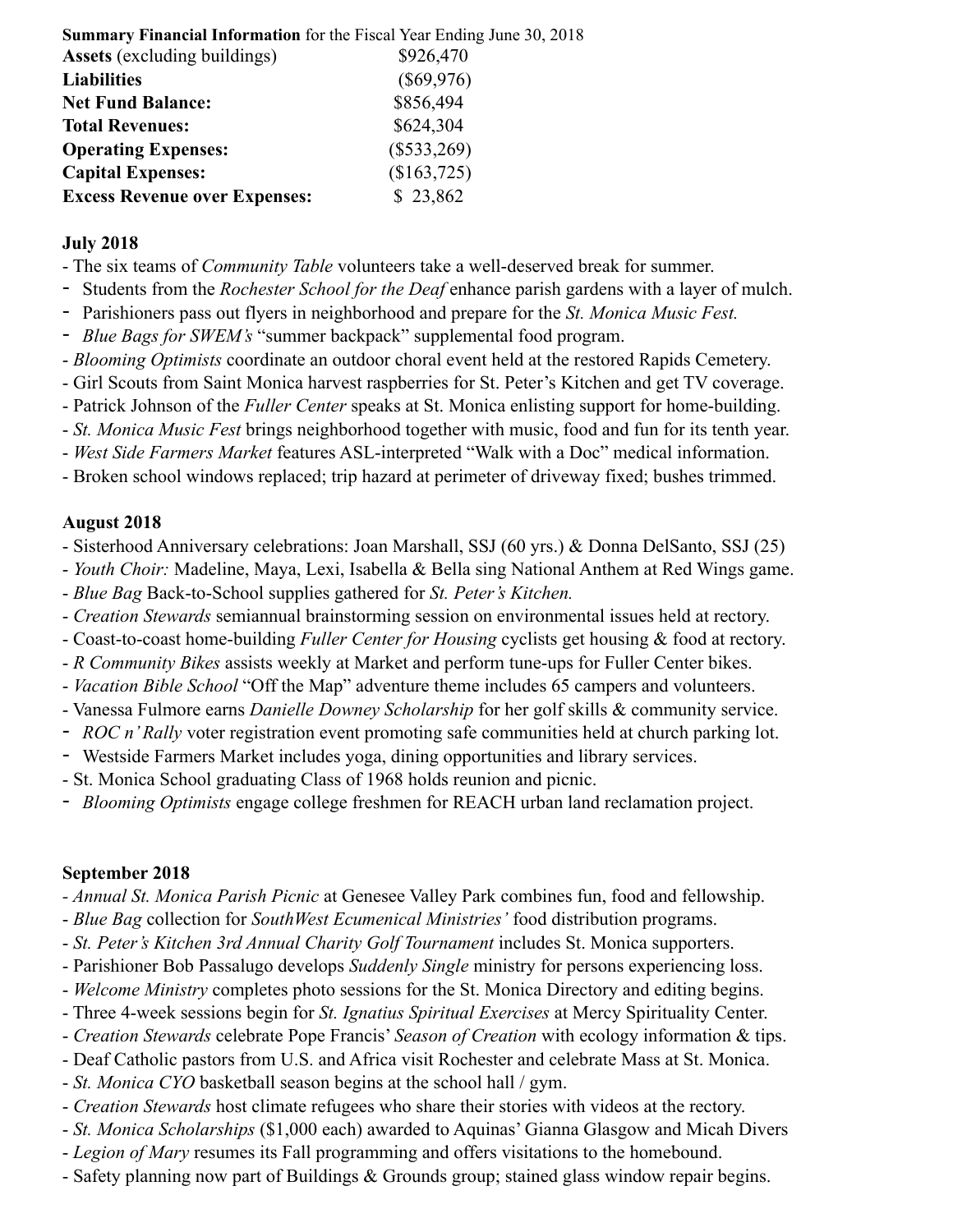#### October 2018

- *Soup Suppers,* coordinated by Pete Witkowicz, return for cold weather season.
- *Blue Bags* gathering of nutritious beverages and snacks for T*een Empowerment.*
- Saddiqa Ruth, Lazarus Fazal's wife, is sworn in for US Citizenship at naturalization ceremony.
- *Catholic Ministries Appeal* process begins with parish goal set at \$20,621.
- Poor weather moves Halloween *Trunk and Treat* indoors for all to enjoy in the narthex.
- Parishioner Dave DeMers gathers items for November's Silent Auction.
- Wedding Anniversaries: Joaquim and Fatima Flores (60th); Maria and Anthony Dambra (40th)
- *Youth Pizza Party and Movie* held at the rectory.
- Geothermal energy study conducted with DOR Architect input (not deemed feasible).
- *Westside Farmers Market* finishes with average 251 shoppers per week despite challenging weather.

## November 2018

- *20-Week Club's Fall Dinner and Silent Auction* held at the Diplomat Banquet Center.
- *Parish Meetings* focus on Finance Report and discussion of new staff position.
- *Blue Bag* collection of 78 double and queen-sized blankets for *St. Peter's Kitchen.*
- Parishioners join neighbors to celebrate 10 years of sustained growth at Brooks Landing.
- Session 2 of *Ignatian Spirituality* begins with over 30 participants from combined parishes.
- Return of *Bible Study* series for 2018-19 with Deacon Brian McNulty on Sundays after Mass.
- *Legion of Mary Annual Auxiliary Function* held at St. Monica with prayers and reception.
- Middle school retreat *"Do not say I am too young."* about Catholic Social Teachings and Justice.
- Thanksgiving dinner and conviviality for parishioners offered at St. Monica rectory.
- *National Black Catholic Heritage Month* celebrates with Cultural Foods Buffet.
- Thanksgiving Eve Mass held in church at 7:00pm
- - *Social Justice Committee* begins its 2019 series of meals prepared for REACH Home shelter.
- *Remembrance Mass* commemorates those who passed away during the year.
- Major projects set for next FY: church lighting; air conditioning; school rescue windows; doors.

# December 2018

- - *Fair Trade Sale* in the narthex of handmade Christmas gifts benefits the artisans.
- *Blue Bag* collection gathers a record 70 complete Christmas meals for SWEM distribution.
- *Nativity Pageant* on Christmas Eve at 4:00pm Mass delights extended parish family.
- Christmas celebrated with Emmanuel Church of the Deaf with ASL & spoken interpretation
- Cristina, Bereket, Timmy and Sophia join parish ministry as altar servers.
- Veteran gift-wrappers wrap gifts at Barnes & Nobles and receive cash tips for parish.
- Parish Directory with photography by Royal Chamberlain reaches final editing stages.
- Gathering coats for annual January distribution for Genesee Street neighbors.
- Four *Small Christian Communities* (4-8 people each) continue to meet regularly.
- There were fourteen new Catholics baptized at St. Monica this year.
- Digitized historical St. Augustine, OLGC, Ss. Peter & Paul and St. Monica documents sent to DOR Archives.
- New Year's Eve dinner for REACH prepared and served by *Social Justice* members.

• • • • •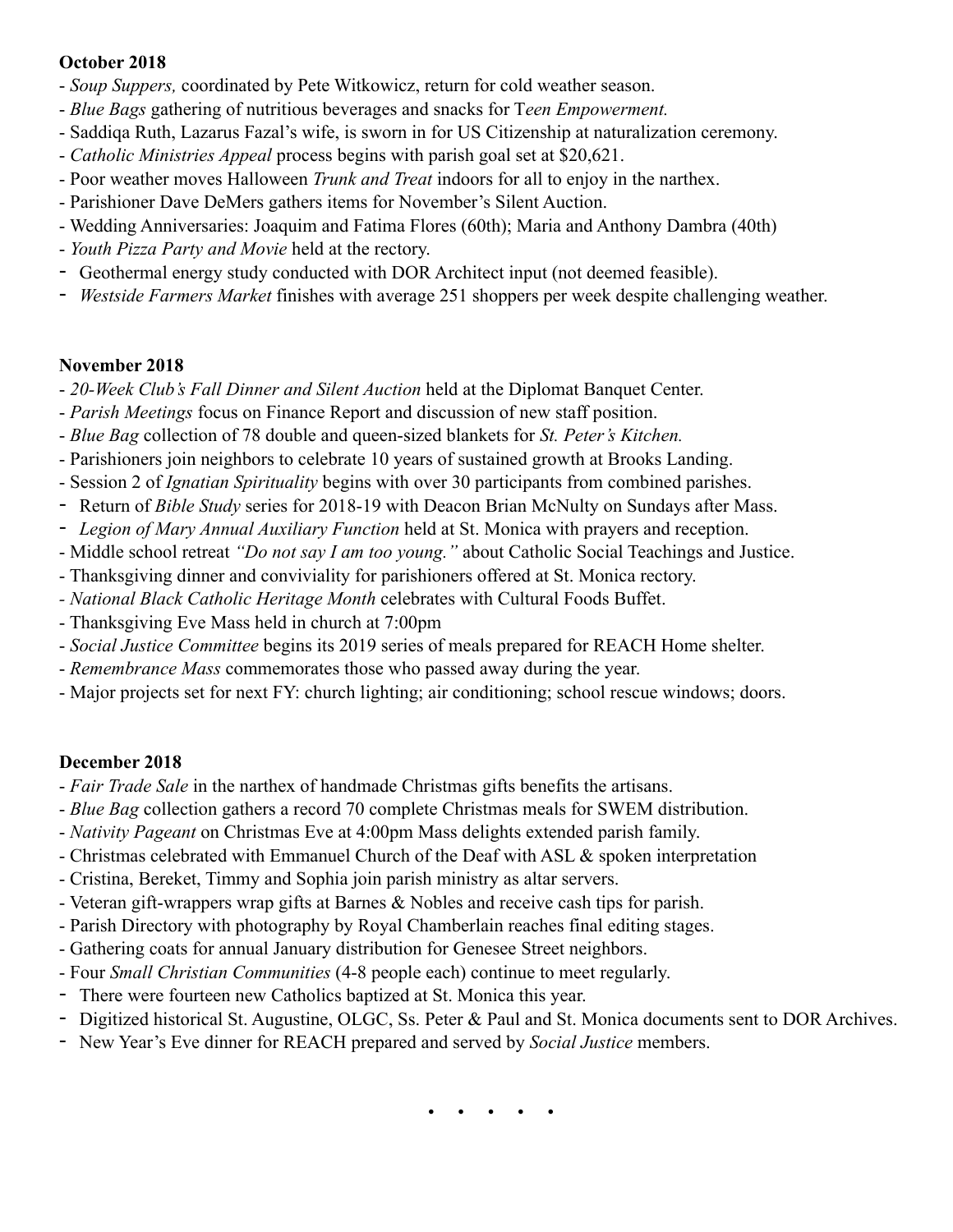#### FULL AND PART-TIME STAFF FOR 2018:

Rev. Ray Fleming {Pastor for Saint Monica, Emmanuel Church of the Deaf and Immaculate Conception / St. Bridget}; Deacon Matt Dudek; Deacon Brian McNulty; Mary Ellen Fischer (Pastoral Minister); Jennifer Lafler (Youth Faith Formation, Music Director, Parish Communications, and Sacramental Preparation); Glenn Corson (Contemporary Choir Director); Carol Wynne (Director of Finance & Administration for West Side Parishes); Mark Shevlin (Regional Business Manager); Deborah Hymes (Parish Secretary); Paul Mitrano (Maintenance Supervisor); Groven Glenn (Custodian)

Website: (www.stmonicaofrochester.org) ; Facebook

## LITURGICAL, SACRAMENTAL and FAITH FORMATION

Mass times: Tuesday 12:10pm; Wednesday: 8:00am; Thursday 12:10pm; Friday 8:00am; Saturday 4:00pm; Sunday 9:00am; 11:00am Emmanuel Church of the Deaf (American Sign Language with voice interpretation)

Father Ray Fleming celebrates Sunday Mass at Immaculate Conception once-monthly

and exchanges with Father Robert Bradler who then presides at St. Monica.

- *Liturgy of the Word for Children:* during 9:00am Sunday Mass; conducted in adjoining chapel
- *First Friday Mass, Anointing and Breakfast* (monthly)
- *- Exposition & Adoration of the Blessed Sacrament* (Saturdays 1:00pm 4:00pm) weekly
- *- Stations of the Cross:* Friday evenings in Lent
- *St. Monica Contemporary Choir*; *Gospel Choir*; *Youth Choir*
- Anyone seeking Baptism for their child, please contact Matt Dudek or Jennifer Lafler.
- Mass Intentions: Contact Deborah Hymes at the Parish Office (235-3340)
- CASE (Creating a Safe Environment) certification: Contact Jennifer Lafler (235-3340)

#### PARISH MINISTRIES AND ACTIVITIES DURING 2018

#### Diocesan-mandated:

*Finance Council:* Carol Wynne <[carol.wynne@dor.org>](mailto:carol.wynne@dor.org) Director of Finance & Administration Finance Council members: Fr. Ray Fleming Mike May, Gerry Murty, Larry Hayes, Lourdes Perez- Albuerne, Stanley Ekiyor and Paul Tremblay

*Facilitation Team* (pastoral council): Fr. Ray Fleming <[fr.ray.fleming@dor.org](mailto:fr.ray.fleming@dor.org)>

 - Best Batchateu, Connie Chau, John Curran, Mary Fran Kolbuc, Meg Lute & Bob Passalugo *Buildings, Grounds & Safety Committee*: Mark Shevlin <Mark.Shevlin@dor.org>

 Members: Bob Boyd, John Curran, John DeMott, Fr. Ray Fleming; Mark Juba, Paul Mitrano, Bob Mulcahy, Bob Passalugo, Mark Shevlin, Pete Witkowicz and Carol Wynne

#### Liturgical, Music and Adult Faith Formation:

*Ministers of Holy Communion and Lectors ; Funerals : [<mary.ellen.fischer@dor.org](mailto:mary.ellen.fischer@dor.org)>* Altar Servers: Deacon Matt Dudek [<matt.dudek@dor.org>](mailto:matt.dudek@dor.org) *Black Catholic / African-American History events : Diane Lourette [<dlourette@monroecc.edu>](mailto:dlourette@monroecc.edu) Contemplative Prayer Group (weekly)* : Marilyn Catherine [<mcatherine@rochester.rr.com>](mailto:mcatherine@rochester.rr.com) *Library Ministry* : Doris Meadows <[dmeadows@rochester.rr.com](mailto:dmeadows@rochester.rr.com)> *Small Christian Communities* : Dorothy Siegel [<kenanddor@yahoo.com>](mailto:kenanddor@yahoo.com) *Youth Faith Formation, Children's Liturgy & Youth Ministry* : [<jennifer.lafler@dor.org>](mailto:jennifer.lafler@dor.org) *Adult Contemporary Choir* : Glenn Corson [<gncorson@gmail.com](mailto:gncorson@gmail.com)> *Gospel Choir* and Youth Choir : Jennifer Lafler [<jennifer.lafler@dor.org](mailto:Jennifer.lafler@dor.org)>